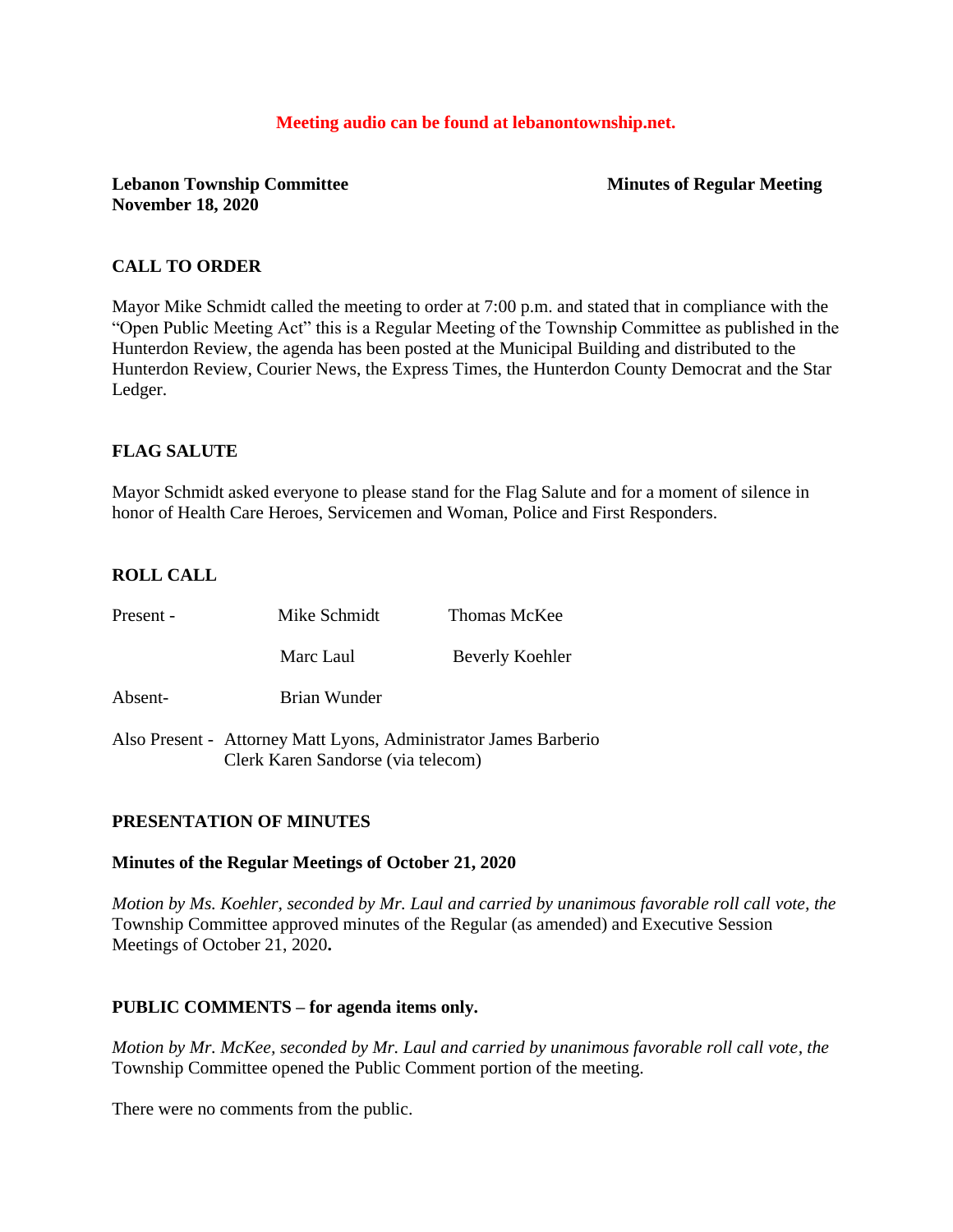LTCM 11/18/2020 Page **2** of **6**

*Motion by Mr. Laul, seconded by Mr. McKee and carried by unanimous favorable roll call vote, the* Township Committee closed the Public Comment portion of the meeting.

# **POLICE SERGEANT PROMOTION**

*Motion by Mr. Laul, seconded by Ms. Koehler and carried by unanimous favorable roll call vote, the* Township Committee appointed Office Jeffrey Lane to Sergeant.

Mayor Schmidt administered to Sergeant Lane the Oath of Office.

### **RESOLUTIONS**

# **Resolution No. 82-2020 – Comcast Cablevision Grant Funds**

*Motion by Mr. Laul, seconded by Ms. Koehler and carried by unanimous favorable roll call vote, the* Township Committee approved Resolution No. 82-2020 as written below.

# TOWNSHIP OF LEBANON COUNTY OF HUNTERDON STATE OF NEW JERSEY RESOLUTION NO. 82-2020 COMCAST CABLEVISION TECHNOLOGY GRANT

WHEREAS Ordinance No. 2015-05 granted certain cable franchise rights in Lebanon Township to Comcast Cablevision and as part of the consideration for such rights a cash Technology Grant was provided to Lebanon Township in the amount of \$20,000; and

WHEREAS the Technology Grant funds were received from Comcast Cablevision in 2016 and were allocated to the accounting category known as Municipal Revenues Not Appropriated (MRNA) in the 2016 financial reports; and

WHEREAS Lebanon Township wishes to establish a Technology Trust account funded by the Technology Grant received from Comcast Cablevision.

NOW THEREFORE BE IT RESOLVED that funds of \$20,000 will be transferred from Municipal Revenues Not Appropriated (MRNA) into a new account to be called the Technology Trust account; and

BE IT FURTHER RESOLVED that funds from the newly established Technology Trust will be used to purchase technology for Lebanon Township consisting of computer hardware or software or professional services for the implantation and maintenance of computer hardware or software.

### **OLD BUSINESS**

### **OPRA Conflict Counsel**

Mr. Barberio provided names of two OPRA Conflict Attorneys for the Committee's consideration relative to the OPRA request submitted by Ms. Koehler. Joseph Sordillo of DeFrancesco & Bateman and Justin Marchetta of Inglesino, Webster, Wyciskala & Taylor. Mr. Barberio noted that he has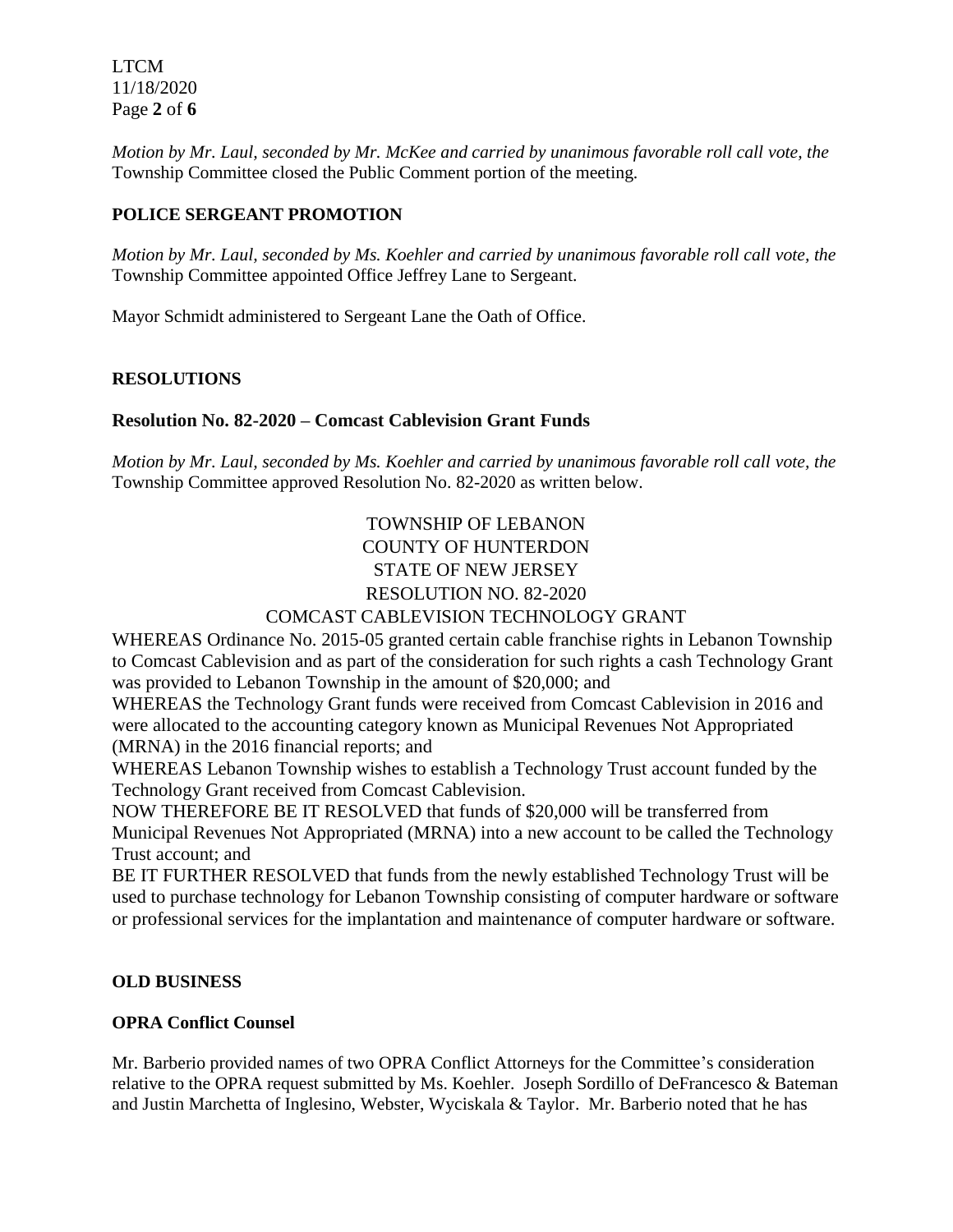LTCM 11/18/2020 Page **3** of **6**

dealt with Mr. Marchetta through Tewksbury Township as well as when he was Mayor of Parsippany.

Mayor Schmidt questioned if the cost of the OPRA request could be passed on to the requestor. Attorney Lyons stated that he is not advising the Clerk or Township on this particular OPRA. The appointed Conflict Attorney will need to address the question.

Discussion was held on hiring an attorney.

*Motion by Mr. Laul, seconded by Mr. McKee and carried by favorable roll call vote, the Township* Committee appointed Mr. Justin Marchetta of Inglesino, Webster, Wyciskala & Taylor as Conflict Counsel, solely for the purpose of advising on the Koehler OPRA, with the first question to be raised, can the expense of the request be passed on to the requestor given the special nature of the situation. AYES: Laul, McKee, Schmidt NAYS: None ABSTAIN: Koehler

### **IT Professional**

*Motion by Mr. Laul, seconded by Ms. Koehler and carried by unanimous favorable roll call vote, the* Township Committee approved hiring Intrept Solutions for the rest of the 2020 year, to conduct an audit on the Township's existing IT infrastructure, make recommendations on the hardware and software and to upgrade the emails, in collaboration with the Clerk, at a cost of \$100 per hour, not to exceed \$2000.

#### **Tac 19 Sale**

*Motion by Mr. McKee, seconded by Mr. Laul and carried by unanimous favorable roll call vote, the*  Township Committee approved the sale of Tac 19 for \$15,000.00 to Bloomsbury Borough.

#### **Shared Services Agreement-Lebanon Township School District – Special Services**

*Motion by Mr. Laul, seconded by Ms. Koehler and carried by unanimous favorable roll call vote, the*  Township Committee approved the Shared Services Agreement with the Lebanon Township Board of Education for Special Services.

#### **Municipal Office Air**

Ms. Koehler asked if there are any updates on the mold inspection that was conducted in the Municipal Office. Mr. Barberio stated that he had reached out to the vendor today with no response. He will reach out to him again tomorrow.

### **Ms. Koehler OPRA Statement**

Ms. Koehler stated that she had prepared a statement in relation to her recent OPRA request. She would like it attach to the minutes of this meeting. Ms. Koehler read her statement into the record.

# **ADMINISTRATOR'S UPDATE**

Mr. Barberio stated that the Policy and Procedure manual was completed and sent to Attorney Lyons for review. Mr. Barberio also stated that Executive Order #192, regarding the taking of temperatures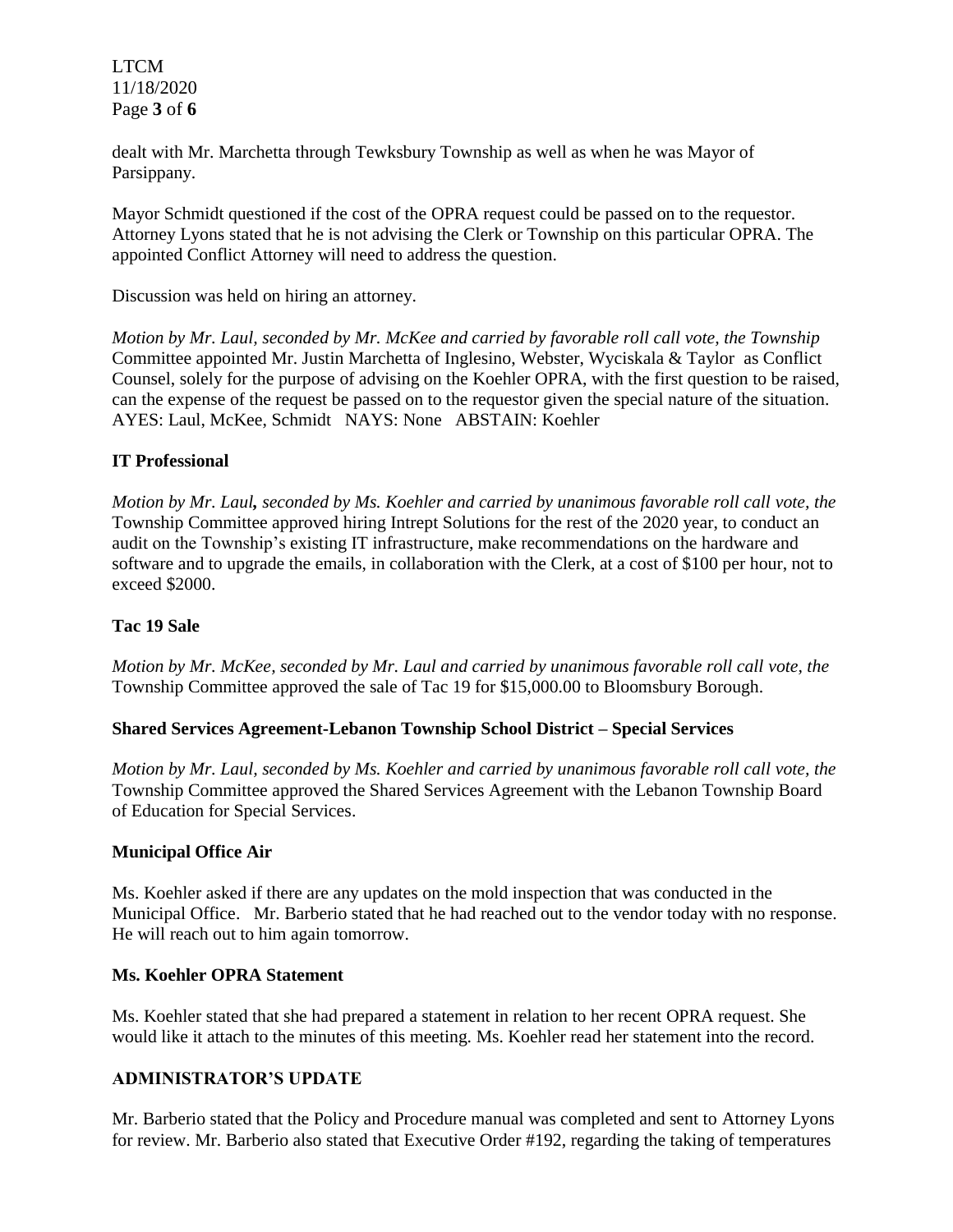LTCM 11/18/2020 Page **4** of **6**

and the requirement of a daily COVID questionnaire, was amended last week and will be amended again soon.

Mr. Barberio said that he will be working on the Hazard Mitigation Plan with the OEM Director.

The Purchasing manual should be completed shortly.

The Committee has taken Harassment training and Mr. Barberio will be speaking with the Township Attorney about Ethics training.

Mr. Barberio submitted the County Grant and it will be on their December  $1<sup>st</sup>$  agenda. He also stated that he has reached out to of R.K. Environmental but has not had success in reaching them. He is looking to get 3 quotes for the basement.

Mr. Barberio informed the Committee that the reopening of the township facilities is going to be very difficult at this time as the Governor's Executive Orders keep changing.

#### **NEW BUSINESS**

### **Little Brook Lane Association – Snow Removal Contract**

*Motion by Ms. Koehler, seconded by Mr. Laul and carried by unanimous favorable roll call vote, the* Township Committee approved entering into an agreement with Homestead Lawn and Landscape, at a cost of \$600 per snow/ice event callout, with term of the agreement being from 11/19/2020 to 11/18/2023 with the ability to renew for one more year, through 2024.

Mayor Schmidt stated that Recreation will be having visits with Santa on December  $6<sup>th</sup>$ .

### **PRESENTATION OF VOUCHERS**

Committee Members provided a description of vouchers exceeding \$1000.00.

*Motion by Ms. Koehler, seconded by Mr. Laul and carried by unanimous favorable roll call vote, the* Township Committee approved the November 18, 2020 bill list in the amount of \$31,073.15.

#### **CORRESPONDENCE**

**a. Curator's Report**

### **PUBLIC COMMENTS**

*Motion by Ms. Koehler, seconded by Mr. Laul and carried by unanimous favorable roll call vote, the* Township Committee opened the Public Comment portion of the meeting at 7:50.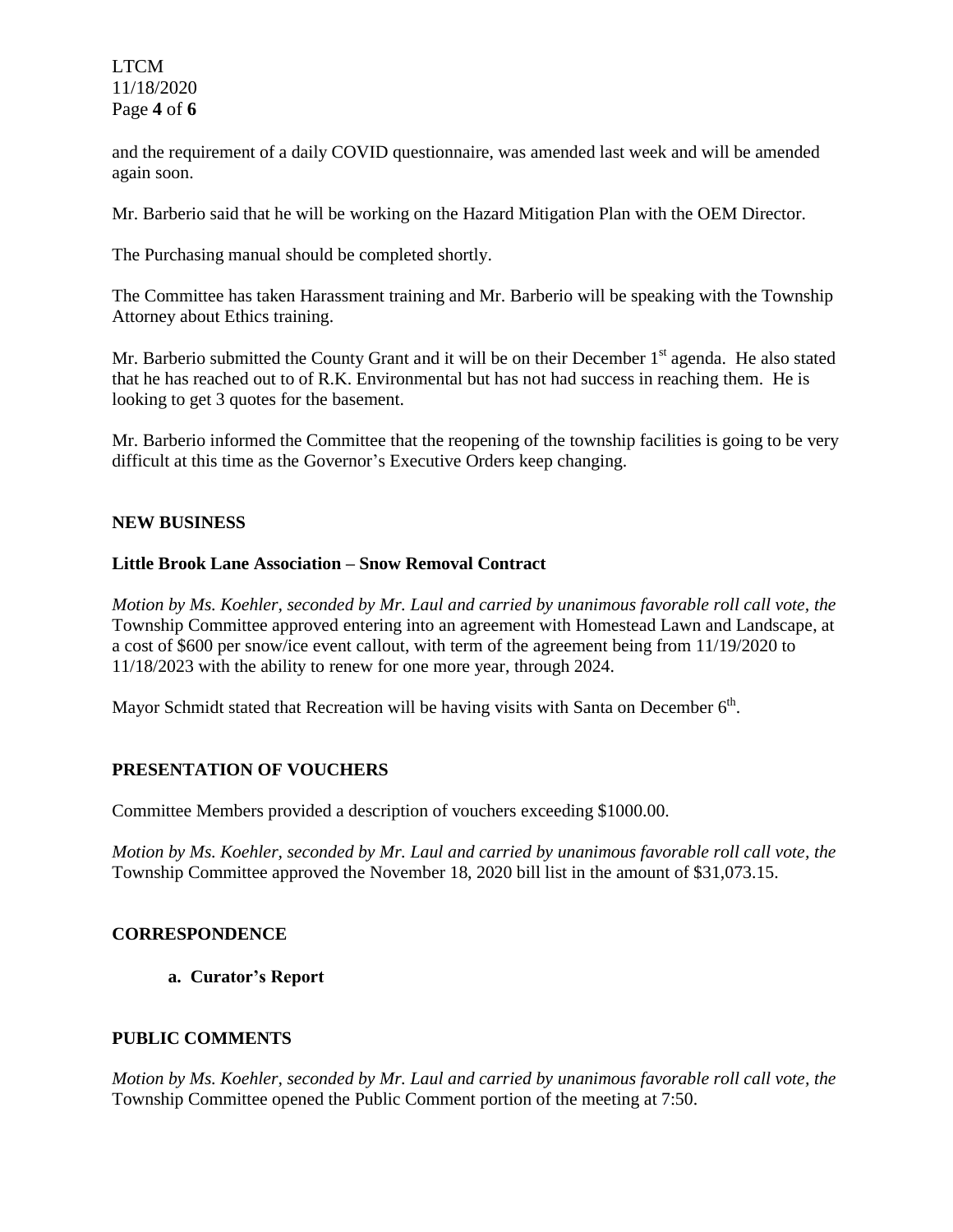LTCM 11/18/2020 Page **5** of **6**

Ms. Jeanne Lang, 106 Musconetcong River Road, stated that she cannot hear or understand anyone over the phone. Ms. Lang made comments on the appointment of the attorney for an OPRA request. Ms. Lang said that Facebook bashing has to stop. She also feels that Comcast can give a little more to the Township, other than the grant, as the cost of internet is very high.

*Motion by Mr. Laul, seconded by Ms. Koehler and carried by unanimous favorable roll call vote*, *the* Township Committee closed the Public Comment portion of the meeting at 7:56 p.m.

### **EXECUTIVE SESSION - Resolution No. 83-2020**

*Motion by Mr. Laul, seconded by Ms. Koehler and carried by favorable roll call vote, the Township*  Committee approved Resolution No. 83-2020 and convened into executive session at 7:57 p.m. Action will not be taken.

# **TOWNSHIP OF LEBANON COUNTY OF HUNTERDON STATE OF NEW JERSEY RESOLUTION NO. 83-2020**

### **RESOLUTION AUTHORIZING EXECUTIVE SESSION**

**WHEREAS**, the Open Public Meetings Act; *N.J.S.A.* 10:4-6 *et seq*., declares it to be the public policy of the State to insure the right of citizens to have adequate advance notice of and the right to attend meetings of public bodies at which business affecting the public is discussed or acted upon; and

**WHEREAS**, the Open Public Meetings Act also recognizes exceptions to the right of the public to attend portions of such meetings; and

**WHEREAS**, the Mayor and Committee find it necessary to conduct an executive session closed to the public as permitted by the *N.J.S.A*. 40:4-12; and

**WHEREAS**, the Mayor and Committee will reconvene in public session at the conclusion of the executive session;

\_\_\_\_\_\_\_\_\_\_\_\_\_\_\_\_\_\_\_\_\_\_\_\_\_\_\_\_\_\_\_\_\_\_\_\_\_\_\_\_\_\_\_\_\_\_\_\_\_\_\_);

**NOW, THEREFORE, BE IT RESOLVED** by the Mayor and Committee of the Township of Lebanon, County of Hunterdon, State of New Jersey that they will conduct an executive session to discuss the following topic(s) as permitted by *N.J.S.A*. 40:4-12:

A matter which Federal Law, State Statute or Rule of Court requires be kept confidential or excluded from discussion in public (Provision relied upon:

\_\_\_\_\_\_A matter where the release of information would impair a right to receive funds from the federal government;

\_\_\_\_\_\_A matter whose disclosure would constitute an unwarranted invasion of individual privacy;

\_\_\_\_\_\_A collective bargaining agreement, or the terms and conditions thereof (Specify contract: \_\_\_\_\_\_\_\_\_\_\_\_\_\_\_\_\_\_\_\_\_\_\_\_\_\_\_\_\_\_\_\_\_\_\_\_\_\_\_\_\_\_\_);

\_\_\_\_\_ A matter involving the purpose, lease or acquisition of real property with public funds, the setting of bank rates or investment of public funds where it could adversely affect the public interest if discussion of such matters were disclosed;

\_\_\_\_\_Tactics and techniques utilized in protecting the safety and property of the public provided that their disclosure could impair such protection;